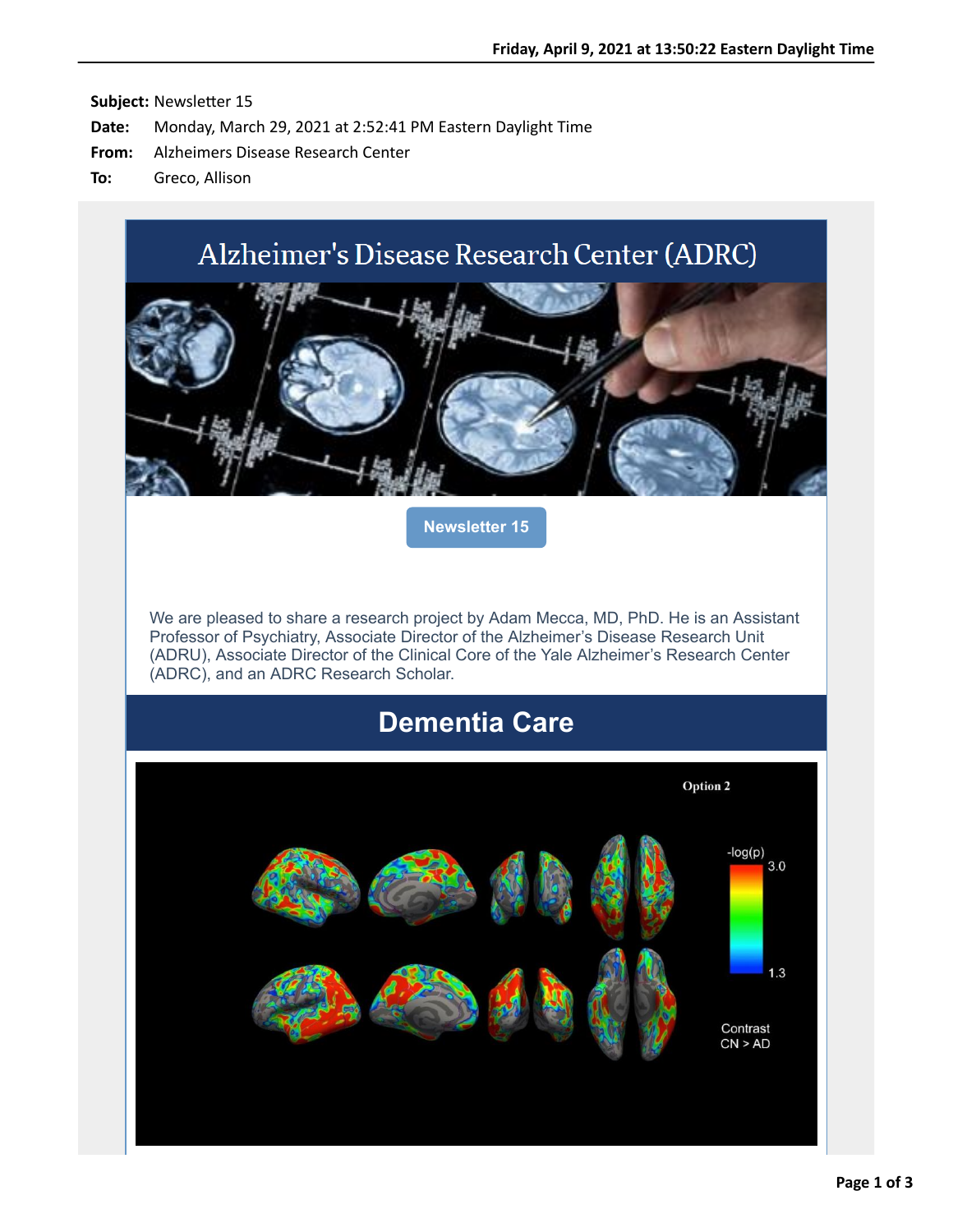Figure 1: This brain map shows the areas of the greatest synaptic loss due to Alzheimer's disease in red.

To expand the basic understanding of Alzheimer's disease pathophysiology, Dr. Adam Mecca and his collaborators at the Yale Alzheimer's Disease Research Unit and Yale PET center have been using a novel method of Positron Emission Tomography (PET) imaging to characterize loss of brain synapses (connections). Expanding on their studies with this method, Dr. Mecca and his collaborators have been able to measure widespread decreases in synaptic density in people with Alzheimer's disease. A better understanding of synapse changes will provide valuable insights into the Alzheimer's disease process, hopefully leading to the development of both new treatments and therapeutic biomarkers. This work was recently published in the journal Alzheimer's & Dementia (Mecca et al., 2020).

Mecca, A.P., Chen, M.K., O'Dell, R.S., Naganawa, M., Toyonaga, T., Godek, T.A., Harris, J.E., Bartlett, H.H., Zhao, W., Nabulsi, N.B., Wyk, B.C.V., Varma, P., Arnsten, A.F.T., Huang, Y., Carson, R.E., van Dyck, C.H., 2020. In vivo measurement of widespread synaptic loss in Alzheimer's disease with SV2A PET. Alzheimers Dement 16, 974-982.

[click here to download full article](https://nam12.safelinks.protection.outlook.com/?url=http%3A%2F%2Fr20.rs6.net%2Ftn.jsp%3Ff%3D001yjAVNxrJYJ2gC94qyxN-dmLUPXqn4BGhp8uhE1npt9n_F9_mhK099xMk-wDS_S038qtnvIBtdAVRazAmsBrz6lfC7hVCW6ygG_HqgpF54lKZYDTZ3c7KM7fpOwqZMIcITRuMmQ_xgHnNLOS4oL2UyzswEUVVK5dHDh8ifxdKjSUGnmM3MlbHtOjzKwBodoiDYQcwndk6_MCzYKzpIdlH6_oAVtSN8zONIjZuicRJM0A%3D%26c%3DWBxG9NC1XkdmxDIGP1LpX3OQtmPQSKbAgCXDcHLZNllK-OfRjT6mOw%3D%3D%26ch%3DBt3QPS2O4bU6QMNsf-ygnYFmBu6kqRUCP1qMu4h2YeWd1shvOQXL6w%3D%3D&data=04%7C01%7Callison.greco%40yale.edu%7Cf71a830da3f24b60492d08d8f2e3d386%7Cdd8cbebb21394df8b4114e3e87abeb5c%7C0%7C0%7C637526407615593982%7CUnknown%7CTWFpbGZsb3d8eyJWIjoiMC4wLjAwMDAiLCJQIjoiV2luMzIiLCJBTiI6Ik1haWwiLCJXVCI6Mn0%3D%7C1000&sdata=vHq7xZen2ECwF%2B2LB7Za3%2F%2BxQauAVKqzrepBy0kY5QI%3D&reserved=0)

Thank for your interest in the Yale ADRC. For more information on our studies or to participate in studies please call or visit our website.

### **203-764-8100**

### **http://medicine.yale.edu/adrc/**